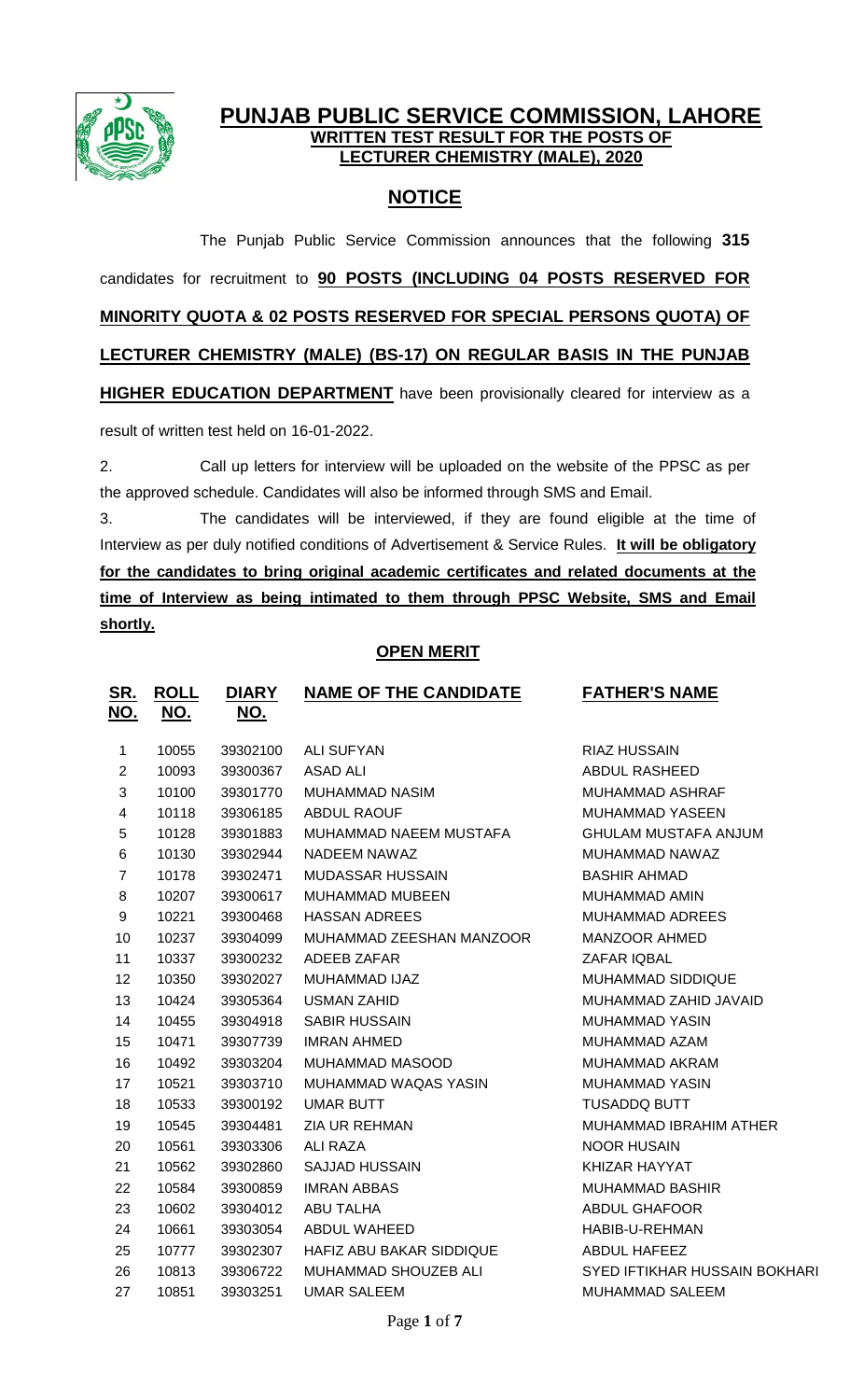| 28 | 10856 | 39303782 | <b>BILAL ASHRAF</b>               | <b>MUHAMM</b>    |
|----|-------|----------|-----------------------------------|------------------|
| 29 | 10860 | 39300609 | <b>WAQAS AHMAD</b>                | SHAMAS A         |
| 30 | 10940 | 39303331 | NOMAN AKHTAR                      | <b>MAQBOOL</b>   |
| 31 | 10943 | 39300231 | AHMAD IRSHAD                      | <b>IRSHAD AI</b> |
| 32 | 11005 | 39304602 | <b>ASIF AZEEM</b>                 | <b>LIAQAT AL</b> |
| 33 | 11012 | 39301289 | <b>USMAN MUSHTAQ</b>              | <b>MUSHTAQ</b>   |
| 34 | 11017 | 39300308 | <b>AMMAR HAIDER</b>               | <b>MUNSHI A</b>  |
| 35 | 11115 | 39306970 | ABUBAKR MAQSOOD                   | <b>MAQSOOL</b>   |
| 36 | 11119 | 39301076 | <b>RIAZ SARWAR</b>                | <b>GHULAMS</b>   |
| 37 | 11148 | 39306363 | AQEEL ASLAM KHAN                  | <b>MUHAMM</b>    |
| 38 | 11167 | 39302572 | <b>QASID RASHID</b>               | <b>RASHID AI</b> |
| 39 | 11174 | 39306572 | AZHAR MAHMOOD                     | <b>ASHIQ HU</b>  |
| 40 | 11179 | 39306362 | MUHAMMAD QAMAR                    | <b>MUHAMMA</b>   |
| 41 | 11211 | 39305038 | SYED SHAHZAD AHMED                | <b>MUHAMM</b>    |
| 42 | 11248 | 39304743 | <b>BASIT ALI SHAH</b>             | <b>MUHAMM</b>    |
| 43 | 11249 | 39300025 | SYED ALI ZEESHAN SHAMSI           | <b>SYED AGF</b>  |
| 44 | 11259 | 39304290 | <b>AHTISHAM ALI</b>               | <b>MUHAMMA</b>   |
| 45 | 11260 | 39300954 | <b>USMAN RAMZAN</b>               | <b>MUHAMM</b>    |
| 46 | 11281 | 39306800 | MUHAMMAD SIDDIQ UL FAROOQ RAJPOOT | <b>MUHAMM</b>    |
| 47 | 11319 | 39300582 | MUHAMMAD HASAN                    | <b>ALLAH DIT</b> |
| 48 | 11320 | 39305791 | FAIZAN WASEEM BUTT                | <b>TAHIR WA</b>  |
| 49 | 11354 | 39300158 | ANWAR UL HAQ                      | <b>MUHAMM</b>    |
| 50 | 11395 | 39302815 | SYED ALI SHAN HASAN GILANI        | SYED AZH         |
| 51 | 11401 | 39303132 | <b>HAFIZ HASSAN BASHIR</b>        | <b>MUHAMM</b>    |
| 52 | 11415 | 39302943 | MUHAMMAD SEEMAB                   | <b>MUHAMMA</b>   |
| 53 | 11439 | 39304415 | MUHAMMAD FAHEEM ANJUM             | <b>WAQAR AI</b>  |
| 54 | 11457 | 39307155 | <b>USAMA MOHSIN</b>               | <b>MIAN KHA</b>  |
| 55 | 11525 | 39300515 | MUHAMMAD SAAD NAEEM               | <b>MUHAMM</b>    |
| 56 | 11532 | 39301292 | <b>FURQAN ASIF</b>                | RAO ASIF         |
| 57 | 11534 | 39300847 | <b>ADNAN RASHEED</b>              | <b>ABDUL RA</b>  |
| 58 | 11563 | 39302962 | <b>TAHIR AWAIS</b>                | <b>SHUKAT P</b>  |
| 59 | 11586 | 39305158 | MUHAMMAD KHIZAR HYAT              | <b>MUHAMMA</b>   |
| 60 | 11587 | 39307476 | NAQQASH GHAFFAR KIANI             | RAJA MUH         |
| 61 | 11604 | 39306050 | <b>MUHAMMAD IRFAN ASAD</b>        | <b>MUHAMM</b>    |
| 62 | 11625 | 39300957 | MUHAMMAD ZOHAIB                   | <b>MUHAMM</b>    |
| 63 | 11643 | 39303954 | MUHAMMAD ZAMAN                    | <b>MUHAMM</b>    |
| 64 | 11768 | 39301905 | HAFIZ MUHAMMAD JAMIL              | <b>HAFIZ SHA</b> |
| 65 | 11806 | 39302854 | <b>MUHAMMAD ASIF</b>              | <b>GHAFOOR</b>   |
| 66 | 11862 | 39301154 | <b>MEHRAN SATTAR</b>              | <b>ABDUL SA</b>  |
| 67 | 11874 | 39303031 | FARUKH BASHIR JUNJUA              | <b>BASHIR AI</b> |
| 68 | 11933 | 39303816 | <b>GOHAR FARID</b>                | <b>MUNIR AH</b>  |
| 69 | 11937 | 39304366 | <b>MUBASHAR ALI</b>               | <b>DILAWAR</b>   |
| 70 | 11944 | 39303569 | MUHAMMAD SHERAZ                   | MUMTAZ /         |
| 71 | 11958 | 39303859 | MUHAMMAD SHARIF                   | <b>MUSHTAQ</b>   |
| 72 | 11972 | 39303350 | MUHAMMAD RAMIZ                    | <b>MUHAMMA</b>   |
| 73 | 11984 | 39300106 | MUHAMMAD TASHFEEN KHAN            | <b>MUHAMM</b>    |
| 74 | 11990 | 39301602 | <b>MOHSIN RAZA</b>                | <b>ABBAS AL</b>  |
| 75 | 12016 | 39304646 | MUHAMMAD FAHEEM ASHIQ             | <b>ASHIQ ALI</b> |
| 76 | 12037 | 39300921 | <b>HAROON EJAZ</b>                | <b>EJAZ AHM</b>  |
| 77 | 12085 | 39300196 | <b>MANZOOR HUSSAIN</b>            | <b>MUHAMM</b>    |
| 78 | 12100 | 39300208 | <b>AQIB RIAZ</b>                  | <b>RIAZ HUSS</b> |
| 79 | 12102 | 39304203 | RAMZAN ALI                        | <b>SAJJAD UI</b> |
| 80 | 12145 | 39306268 | MUHAMMAD KAMRAN KHAN              | <b>MUHAMMA</b>   |
| 81 | 12204 | 39301824 | MUHAMMAD SALEEM                   | <b>MUHAMM</b>    |
| 82 | 12234 | 39304945 | ALI RAZA                          | <b>MUHAMM</b>    |
| 83 | 12242 | 39302419 | RASHEED AHMAD                     | <b>KAREEM B</b>  |
| 84 | 12275 | 39302923 | ALI NAWAZ                         | <b>MUHAMM</b>    |
| 85 | 12307 | 39301258 | <b>MAZHAR RAFIQUE</b>             | <b>MUHAMM</b>    |
| 86 | 12322 | 39305302 | <b>BINYAMIN</b>                   | <b>GHULAM F</b>  |
|    |       |          |                                   |                  |

MUHAMMAD ASHRAF SHEIKH SHAMAS ARMAN MAQBOOL AHMAD IRSHAD AHMAD LIAQAT ALI MUSHTAQ AHMAD MUNSHI AHMAD MAQSOOD AHMED **GHULAM SARWAR** MUHAMMAD ASLAM KHAN RASHID AHMAD ASHIQ HUSSAIN MUHAMMAD LATIF MUHAMMAD ANWAR ZAMAN MUHAMMAD SAEED SHAH SYED AGHA MUSLIM ABBAS SHAMSI MUHAMMAD ARSHAD MUHAMMAD RAMZAN MUHAMMAD BASHIR **ALLAH DITTA** TAHIR WASEEM BUTT MUHAMMAD UMAR TARIQ SYED AZHAR HASAN GILANI MUHAMMAD BASHIR MUHAMMAD SALEEM WAQAR AHMAD MIAN KHADIM HUSSAIN MUHAMMAD NAEEM RAO ASIF JAVED ABDUL RASHEED SHUKAT PERVES MUHAMMAD DIN RAJA MUHAMMAD GHAFFAR MUHAMMAD MANSHA MUHAMMAD KAMRAN MUHAMMAD IKRAM HAFIZ SHAKEEL AHMAD **GHAFOOR AHMAD** ABDUL SATTAR BASHIR AHMAD **MUNIR AHMED** DILAWAR HUSSAIN MUMTAZ AHMED MUSHTAQ AHMAD MUHAMMAD SIDDIQUE MUHAMMAD TUFAIL KHAN ABBAS ALI EJAZ AHMAD MUHAMMAD AMIN RIAZ HUSSAIN ISHRAT SAJJAD UL HASSAN MUHAMMAD AMEEN KHAN MUHAMMAD ISMAEEL **MUHAMMAD RAFIQ** KAREEM BAKHSH MUHAMMAD NAWAZ MUHAMMAD RAFIQUE **GHULAM RASOOL**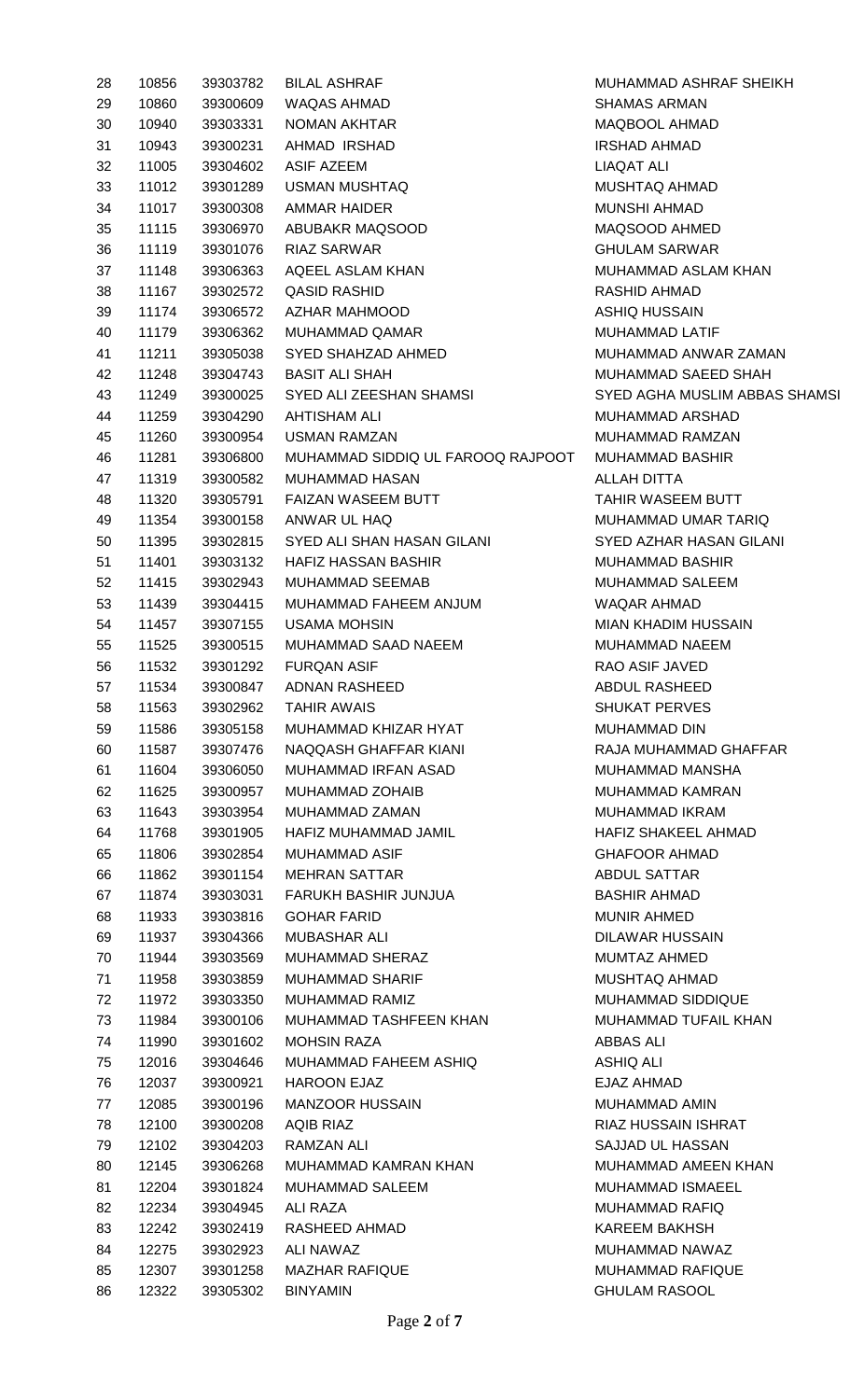| 87  | 12343 | 39307859 | SHAHZAIB IJAZ                     |
|-----|-------|----------|-----------------------------------|
| 88  | 12344 | 39305569 | SAFDAR MUNIR                      |
| 89  | 12420 | 39304807 | <b>HAFIZ UMAR FAROOQ</b>          |
| 90  | 12461 | 39303830 | MUHAMMAD FAISAL AMIN              |
| 91  | 12525 | 39305480 | MUHAMMAD AHSAN                    |
| 92  | 12566 | 39304651 | MUHAMMAD ISHFAQ AHMAD             |
| 93  | 12585 | 39302007 | SYED HASSAN ZIA SHAH              |
| 94  | 12648 | 39306306 | RAFIQ AHMAD                       |
| 95  | 12655 | 39306145 | <b>BEHRAM SHEHZAED</b>            |
| 96  | 12681 | 39301015 | <b>TOUQEER JAVED *NON-MUSLIM*</b> |
| 97  | 12698 | 39302584 | IBTIHAJ AHMAD                     |
| 98  | 12705 | 39303460 | KAMRAN MEHBOOB                    |
| 99  | 12753 | 39303562 | MUHAMMAD NAVEED ANJUM             |
| 100 | 20011 | 39308404 | ASAD RIAZ                         |
| 101 | 20024 | 39307644 | <b>MUHAMMAD PERVAIZ</b>           |
| 102 | 20028 | 39302245 | <b>MATI- UR- REHMAN KHAN</b>      |
| 103 | 20041 | 39300877 | MUHAMMAD AQEEL KHAN               |
| 104 | 20051 | 39303114 | SAEED HASSAN                      |
| 105 |       | 39305499 | <b>FAHAD YASEEN</b>               |
|     | 20098 |          |                                   |
| 106 | 20101 | 39301721 | SYED ASAD RAZA KAZMI              |
| 107 | 20132 | 39301579 | MUHAMMAD ARSLAN RAHAT             |
| 108 | 20155 | 39300914 | MUHAMMAD ASAD ASGHAR              |
| 109 | 20165 | 39304376 | ASIF SULTAN                       |
| 110 | 20203 | 39304755 | KHURRAM MUHAMMAD                  |
| 111 | 20248 | 39300645 | <b>GUFRAN SADDIQUE</b>            |
| 112 | 20298 | 39300959 | AMEER HAIDER                      |
| 113 | 20311 | 39304877 | <b>WAQAS AKHTAR</b>               |
| 114 | 20327 | 39307578 | KHURRAM SHAHZAD                   |
| 115 | 20382 | 39304389 | AMMAD RAZZAQ                      |
| 116 | 20452 | 39307399 | SAAD MUNIR                        |
| 117 | 20480 | 39300707 | <b>MUHAMMAD IRFAN KHAN</b>        |
| 118 | 20494 | 39307669 | MUHAMMAD TAYYAB ISHAQ             |
| 119 | 20503 | 39305771 | MUHAMMAD MAZHAR IQBAL             |
| 120 | 20508 | 39303983 | FARHAN AKHTAR                     |
| 121 | 20554 | 39307295 | AMEER TAIMOOR                     |
| 122 | 20556 | 39302302 | <b>UZAIR ASLAM</b>                |
| 123 | 20561 | 39301115 | <b>NOUMAN RAFIQUE</b>             |
| 124 | 20567 | 39307723 | MUHAMMAD MOBIN RAZAQ              |
| 125 | 20578 | 39300902 | MUHAMMAD AHSAN ZULFIQAR           |
| 126 | 20606 | 39305833 | <b>ARSALAN ALI</b>                |
| 127 | 20636 | 39305461 | MUDDASSIR ZAMURAD                 |
| 128 | 20637 | 39301747 | MUHAMMAD NAUMAN                   |
| 129 | 20704 | 39306304 | <b>NAVEED KHALID</b>              |
| 130 | 20711 | 39302285 | NOMAN RAUF                        |
| 131 | 30057 | 39300375 | MUHAMMAD MUZAMIL MUNAWAR          |
| 132 | 30076 | 39302905 | YASIR RIAZ                        |
| 133 | 30101 | 39300039 | MUHAMMAD JUNAID                   |
| 134 | 30132 | 39306672 | <b>IFTIKHAR UL HASSAN</b>         |
| 135 | 30137 | 39307497 | MUHAMMAD HANZALA KABIR            |
| 136 | 30200 | 39307812 | MUHAMMAD ATEEQ UR REHMAN          |
| 137 | 30202 | 39307799 | <b>MUHAMMAD IMRAN</b>             |
| 138 | 30206 | 39303080 | MUHAMMAD ASIF                     |
| 139 | 30266 | 39305839 | AAMIR RASOOL                      |
| 140 | 30280 | 39301184 | ARIF JAVED SHAKIR                 |
| 141 | 30315 | 39305257 | HAFIZ MUHAMMAD IMTIAZ YOUSA       |
| 142 | 30327 | 39301542 | ALI WAQAS                         |
| 143 | 30339 | 39302474 | <b>ZAHEER ABBAS</b>               |
| 144 | 30370 | 39305163 | MUHAMMAD WAQAS MUSTAFA            |
| 145 | 30371 | 39303410 | YASIR ASLAM                       |

**IJAZ HUSSAIN MUNIR AHMAD** HAFIZ MUHAMMAD WARIS MUHAMMAD AMIN MUHAMMAD TARIQ SHAFIQ AHMAD **SYED DUR HUSSAIN SHAH** MANZOOR AHMAD MUHAMMAD RIAZ 96 12681 39301015 TOUQEER JAVED **\*NON-MUSLIM\*** TALLAT JAVED AMANAT ALI MEHBOOB ELAHI MUHAMMAD SHARIF ANJUM MUHAMMAD RIAZ KHAN ABDUL RAHMAN MUHAMMAD AFZAL KHAN SULTAN AHMED KHAN MUHAMMAD IDREES **GHULAM YASEEN** 106 20101 39301721 SYED ASAD RAZA KAZMI AAMIR RAZA KAZMI MUHAMMAD ASLAM RAHAT MUHAMMAD ASGHAR ALI SULTAN MEHMOOD MUHAMMAD BOOTA MUHAMMAD SADDIQUE **GHULAM HAIDER** MUHAMMAD AKHTAR MUHAMMAD AZEEM ABDUL RAZZAQ MUNIR AHMED MUHAMMAD RAFI ULLAH KHAN MUHAMMAD ISHAQ MALIK ZAFAR IQBAL AKHTAR HUSSAIN WAHEED UL AMIN MUHAMMAD ASLAM MUHAMMAD RAFIQUE MUHAMMAD RAZAQ **GHULAM ZULFIQAR ALI** MUKHTAR AHMAD ZAMURAD KHAN **GHULAM DASTAGIR** MUHAMMAD KHALID MUHAMMAD RAUF MUNAWAR HUSSAIN RIAZ HUSSAIN HAFIZ BASHIR AHMAD HAFIZ MUHAMMAD SHARIF KABIR AHMAD ABDUL REHMAN **GHULAM YASIN HAZOOR BUKHSH GHULAM RASOOL SHAKIR ALI** F MUHAMMAD YOUSAF MUHAMMAD AKRAM MUHAMMAD IQBAL **GHULAM MUSTAFA** MUHAMMAD ASLAM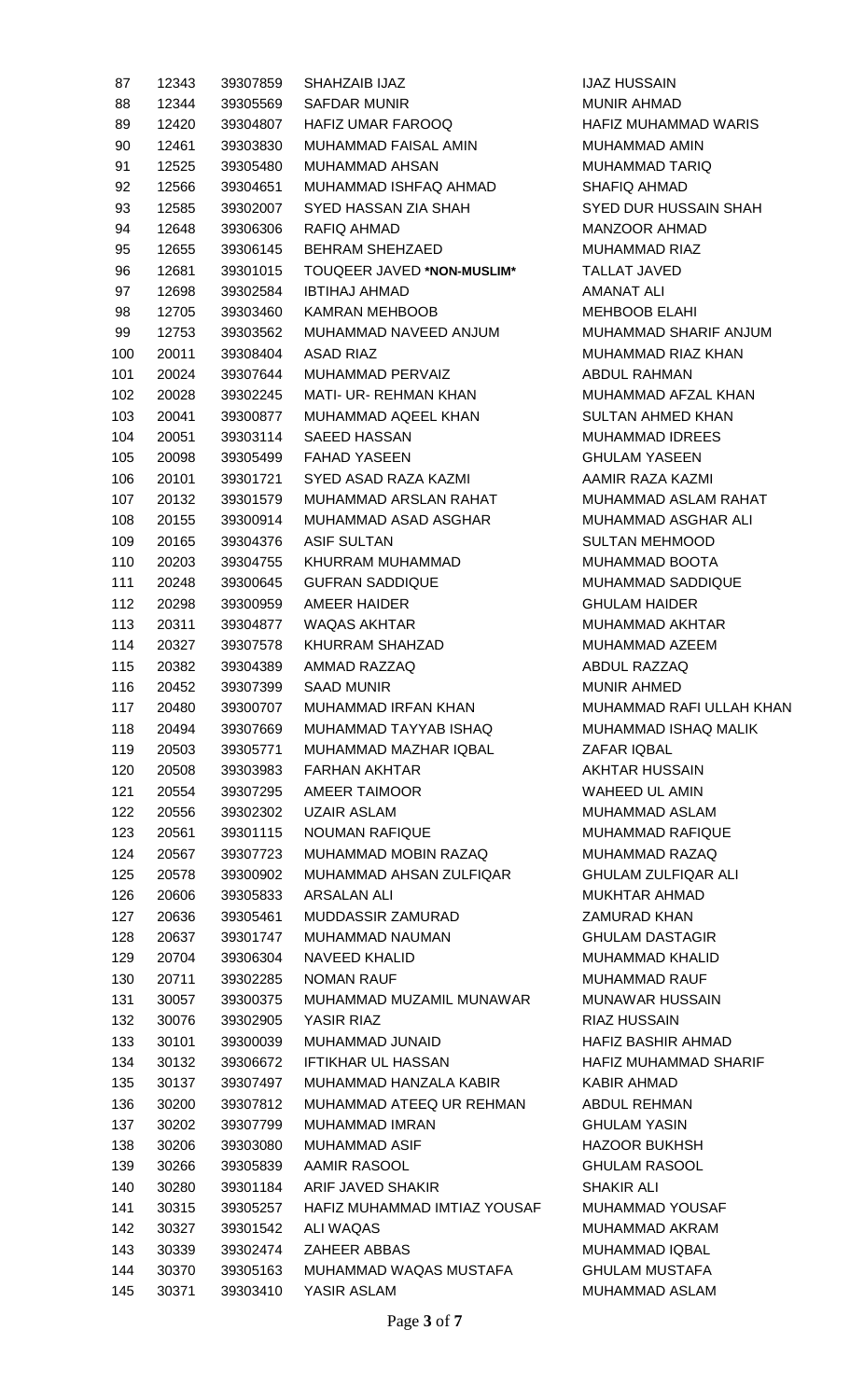| 146 | 30373 | 39308415 | <b>KAMRAN SHAFQAT</b>         |
|-----|-------|----------|-------------------------------|
| 147 | 30395 | 39304325 | MUHAMMAD UMAR SAEED           |
| 148 | 30406 | 39301287 | MUHAMMAD BILAL ASLAM          |
| 149 | 30446 | 39306916 | MUHAMMAD TAHIR                |
| 150 | 30484 | 39307071 | <b>MOHAMMAD IMRAN YOUSUF</b>  |
| 151 | 30504 | 39301623 | MUHAMMAD WAJID ULLAH          |
| 152 | 30508 | 39300849 | MUHAMMAD QASIM                |
| 153 | 30535 | 39307681 | <b>WAJAHAT HUSSAIN</b>        |
| 154 | 30537 | 39306967 | MUHAMMAD JAVED IQBAL          |
| 155 | 30587 | 39304172 | SAMAR ABBAS                   |
| 156 | 30602 | 39304030 | <b>TANVEER ZAFAR</b>          |
| 157 | 30723 | 39303866 | MOHAMMAD FARHAN               |
| 158 | 30749 | 39301736 | <b>MUHAMMAD BILAL</b>         |
| 159 | 30786 | 39308498 | GHAZANFAR TAHIR               |
| 160 | 30812 | 39304557 | <b>IJAZ HUSSAIN</b>           |
|     |       |          | MUHAMMAD KAMRAN HAKEEM        |
| 161 | 30813 | 39303446 |                               |
| 162 | 30816 | 39303672 | <b>MUHAMMAD FAISAL HANIF</b>  |
| 163 | 30847 | 39300647 | ASAD RAFIQ                    |
| 164 | 30895 | 39302622 | <b>BABAR ZAREEF</b>           |
| 165 | 30927 | 39303978 | <b>MUHAMMAD SHAHID</b>        |
| 166 | 30953 | 39304614 | MUHAMMAD ZEESHAN              |
| 167 | 30967 | 39303942 | HAFIZ MUHAMMAD TALHA MEHBOOBI |
| 168 | 31002 | 39306895 | MUHAMMAD AJMAL                |
| 169 | 31021 | 39305576 | MUHAMMAD RAMZAN               |
| 170 | 31063 | 39307890 | ABDUL JABBAR                  |
| 171 | 31082 | 39307582 | MUHAMMAD SAJJAD AWAN          |
| 172 | 31098 | 39304777 | MUHAMMAD ANSAR ASLAM          |
| 173 | 31167 | 39305542 | <b>MUHAMMAD OMER SHOAIB</b>   |
| 174 | 31168 | 39305977 | ASAD RAFIQ                    |
| 175 | 31179 | 39301523 | ARIF MAHMOOD                  |
| 176 | 31180 | 39300745 | <b>MUBASHAR ILYAS</b>         |
| 177 | 31228 | 39301641 | MUHAMMAD IRFAN YASEEN         |
| 178 | 31245 | 39302620 | ALI HASNAIN                   |
| 179 | 31267 | 39303589 | MUHAMMAD AJMAL QADRI          |
| 180 | 31270 | 39302765 | HAFIZ KAZIM RAZA              |
| 181 | 31289 | 39302782 | MUHAMMAD IRFAN MUSTAFA        |
| 182 | 31291 | 39302125 | MUHAMMAD ARSHAD               |
| 183 | 31318 | 39304558 | MUHAMMAD ZAHID MUSTAFA        |
| 184 | 31331 | 39301771 | SYED TAYYAB RAZA NAQVI        |
| 185 | 31364 | 39306908 | MUHAMMAD ASIF                 |
| 186 | 31369 | 39302455 | <b>MUHAMMAD ADEEL</b>         |
| 187 | 31399 | 39300214 | MUHAMMAD ABDUL REHMAN         |
| 188 | 31418 | 39306948 | <b>HAROON AHMAD</b>           |
| 189 | 31468 | 39307505 | ZESHAN MUNAWAR                |
| 190 | 40007 | 39302966 | NADIR HUSSAIN                 |
| 191 | 40049 | 39306433 | ALI AHMAD                     |
| 192 | 40058 | 39300688 | ALLAH DITTA                   |
| 193 | 40090 | 39302179 | <b>MUHAMMAD SULMAN KHAN</b>   |
| 194 | 40092 | 39301966 | MUHAMMAD SHAKEEL ALAM         |
| 195 | 40114 | 39300817 | <b>HASNAIN SHOUKAT</b>        |
| 196 | 40116 | 39307330 | MUHAMMAD TANVEER              |
| 197 | 40153 | 39305997 | MUHAMMAD SAJID                |
| 198 | 40188 | 39302130 | GHULAM ABBAS                  |
| 199 | 40215 | 39300391 | MUHAMMAD UMAIR AKRAM          |
| 200 | 40224 | 39300181 | MUHAMMAD SHAHID AMIN          |
| 201 | 40237 | 39300631 | <b>HAIDER CHAUDHARY</b>       |
| 202 | 40239 | 39300757 | <b>GHULAM MUSTAFA</b>         |
| 203 | 40245 | 39304587 | <b>MUHAMMAD IQBAL</b>         |
| 204 | 40260 | 39304104 | <b>ARIF MUKHTAR</b>           |

SHAFQAT RASOOL MUHAMMAD SAEED MUHAMMAD ASLAM MUHAMMAD YOUNAS MOHAMMAD YOUSUF MUHAMMAD ABDULLAH ALLAH WASAYA SH KARAMAT HUSSAIN IQBAL AHMAD **GHULAM QUNBAR** SULTAN ZAFAR DIN MOHAMMAD ASLAM **ALTAF HUSSAIN** BASHIR AHMAD TAHIR FAQIR MUHAMMAD ABDUL HAKEEM MUHAMMAD HANIF RAFIQUE AHMAD MUHAMMAD ZAREEF AI I AH YAR KHADIM HUSSAIN MUHAMMAD AJMAL AHMAD YAR MUHAMMAD BAKHSH **IQBAL HUSSAIN** MUHAMMAD SHAKEEL AWAN MUHAMMAD ASLAM KHAWAJA MUHAMMAD SHOAIB RAFIQ AHMAD CH MAHMOOD ALI MUHAMMAD ILYAS MUHAMMAD YASEEN MUHAMMAD SAQLAIN HAJI MUHAMMAD AKTHAR HUSSAIN GHULAM MUSTAFA MUHAMMAD RAMZAN GHULAM MUSTAFA SYED MUHAMMAD QUSAIN NAQVI **GULL MUHAMMAD** KHALID MAHMOOD MUHAMMAD RIAZ **BABAR ALI** MUNAWAR HUSSAIN ABDUL SATTAR MUHAMMAD SABIR SHOUKAT ALI RAJAB ALI HAJI MUHAMMAD ALAM SHOUKAT ALI MUHAMMAD ABBAS ABDUL GHAFFAR MUHAMMAD ASHRAF MUHAMMAD AKRAM MUHAMMAD AMIN AKHLAQ AHMAD GHULAM FAREED MUHAMMAD AASHIQ MUHAMMAD MUKHTAR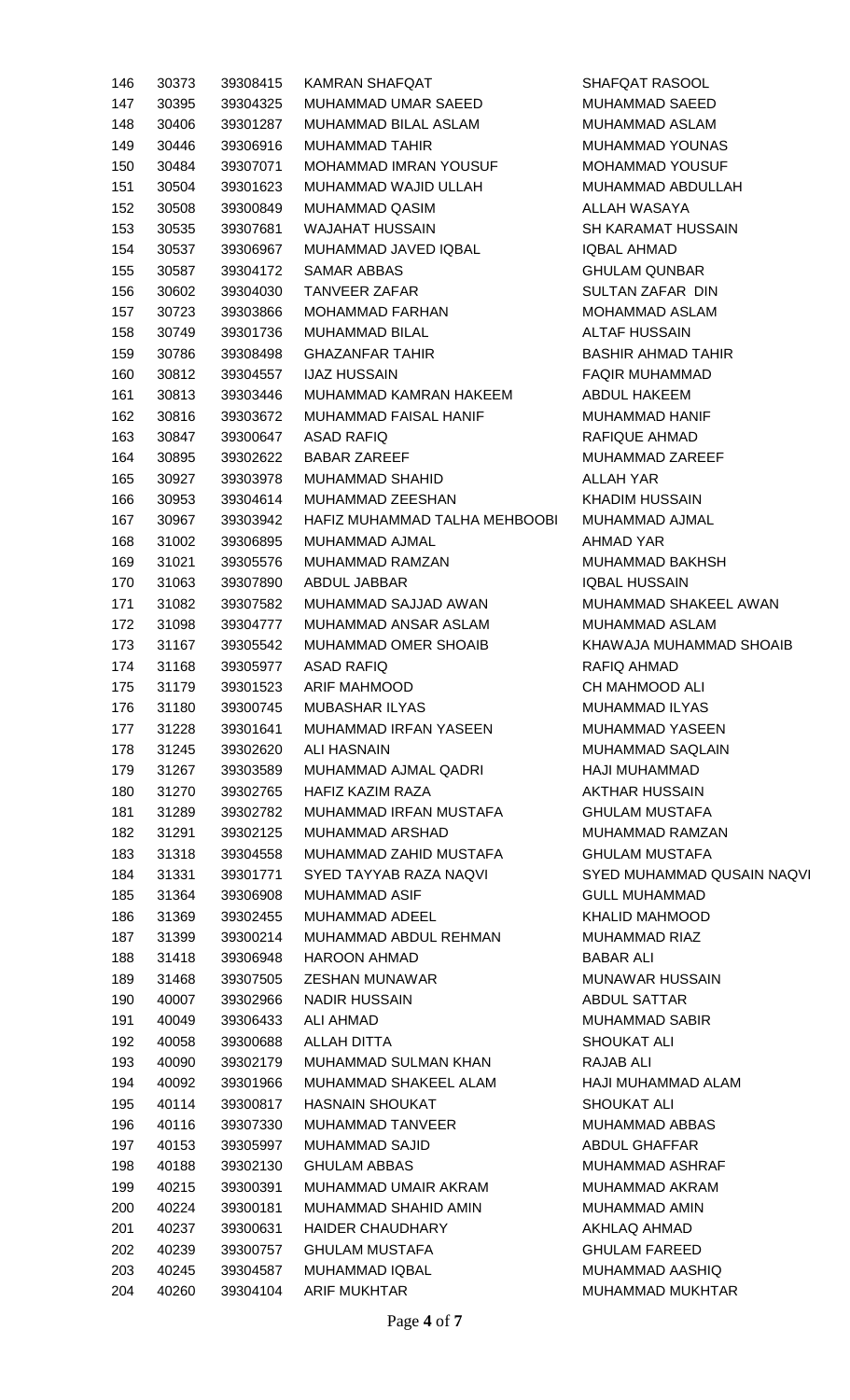| 205 | 40272 | 39302517 | <b>GHULAM NAZIK</b>            | <b>SHAMS UD DIN</b>   |
|-----|-------|----------|--------------------------------|-----------------------|
| 206 | 40273 | 39302171 | <b>MUHAMMAD IRSHAD</b>         | <b>MUHAMMAD SII</b>   |
| 207 | 40344 | 39306799 | MUHAMMAD NAVEED IRSHAD         | <b>MUHAMMAD SA</b>    |
| 208 | 40348 | 39308176 | <b>SAIF UR REHMAN</b>          | <b>ABDUL REHMAI</b>   |
| 209 | 40357 | 39300815 | MUHAMMAD USMAN AKRAM           | <b>MUHAMMAD AK</b>    |
| 210 | 40379 | 39301563 | <b>MAHMOOD ALI</b>             | <b>GHULAM HUSA</b>    |
| 211 | 40392 | 39301803 | MUHAMMAD HASSAN RASOOL         | <b>HAJI GHULAM F</b>  |
| 212 | 40415 | 39306778 | SHAHID IQBAL                   | <b>MALIK ALLAH B</b>  |
| 213 | 40462 | 39300109 | <b>SHAKEEL AHMED</b>           | <b>GHULAM MUHA</b>    |
| 214 | 40498 | 39300247 | MUHAMMAD SHAN ASLAM            | MUHAMMAD AS           |
| 215 | 40504 | 39301394 | MUHAMMAD ABDULLAH KHUDA BAKHSH | <b>HAJI KHUDA BA</b>  |
| 216 | 40505 | 39301133 | <b>IMRAN ADIL</b>              | MUHAMMAD AS           |
| 217 | 40513 | 39300422 | <b>AZHAR ABBAS</b>             | <b>FAIZ BAKHSH</b>    |
| 218 | 40531 | 39306789 | <b>FAISAL SHAHZAD</b>          | <b>HAJI FAIZ AHME</b> |
| 219 | 40538 | 39302967 | ABDUL JABBAR                   | <b>MUHAMMAD SF</b>    |
| 220 | 40603 | 39300638 | <b>MUHAMMAD TAUQEER</b>        | MUHAMMAD YO           |
| 221 | 40611 | 39300613 | MUHAMMAD SHAHID SHARIF         | <b>MUHAMMAD SI</b>    |
| 222 | 40623 | 39303856 | ALI RAZA                       | <b>ASLAM PRVAIZ</b>   |
| 223 | 40627 | 39305413 | MUHAMMAD NAVEED ABBAS HUSSAIN  | <b>KHADIM HUSSA</b>   |
| 224 | 40651 | 39302030 | <b>MUHAMMAD AYUB</b>           | <b>ALLAH BAKHSH</b>   |
| 225 | 40711 | 39300366 | MUHAMMAD MUDASSAR ANWAR        | MUHAMMAD AN           |
| 226 | 40725 | 39306718 | <b>MUBEEN TARIQ</b>            | <b>MUHAMMAD TA</b>    |
| 227 | 40739 | 39306694 | <b>KASHIF BASHIR</b>           | <b>BASHIR AHMAD</b>   |
| 228 | 40774 | 39308270 | <b>SHAHROZ RAUF</b>            | ABDUL RAUF            |
| 229 | 50073 | 39305014 | <b>FARRUKH BILAL</b>           | <b>MUHAMMAD BII</b>   |
| 230 | 50087 | 39305196 | MUHAMMAD SALEEM AHMAD          | <b>GHULAM ALI</b>     |
| 231 | 50092 | 39305167 | <b>JAHANGIR BADAR</b>          | MUHAMMAD BA           |
| 232 | 50097 | 39301780 | KHIZAR HAYYAT                  | MUHAMMAD EJ           |
| 233 | 50328 | 39304486 | MUHAMMAD WAQAS AHMAD           | <b>RIAZ HUSSAIN</b>   |
| 234 | 50368 | 39303685 | <b>NAIMAT ULLAH</b>            | RAHMAT ULLAH          |
| 235 | 50369 | 39305404 | MUHAMMAD AFZAL                 | <b>NAZAR HUSSAI</b>   |
| 236 | 50380 | 39301677 | <b>MAZHAR ABBAS</b>            | <b>SAEED AHMAD</b>    |
| 237 | 50482 | 39303234 | <b>MAZHAR HUSSAIN</b>          | MUHAMMAD N/           |
| 238 | 60022 | 39301696 | MUHAMMAD ARBAB MAZHAR          | <b>MAZHAR IQBAL</b>   |
| 239 | 60031 | 39304434 | <b>MUHAMMAD ADEEL</b>          | <b>MUHAMMAD RA</b>    |
| 240 | 60048 | 39300069 | MUHAMMAD TAHIR ANWAR           | ANWAR UL HAC          |
| 241 | 60160 | 39305735 | <b>MUHAMMAD IRFAN</b>          | <b>SHABIR AHMAD</b>   |
| 242 | 60202 | 39301590 | MIAN MAQBOOL ANWAR             | MANZOOR AHM           |
| 243 | 60211 | 39301909 | <b>HUSNAIN ABID</b>            | ABID HUSSAIN          |
| 244 | 60269 | 39301459 | TAUQEER AHMAD SAJID            | MUHAMMAD W            |
| 245 | 60300 | 39300177 | <b>MOHSIN NIAZ</b>             | NIAZ AHMAD            |
| 246 | 60313 | 39301371 | MUDASSAR ABBAS KHAN            | <b>GHULAM MUHA</b>    |
| 247 | 60330 | 39301294 | MUHAMMAD USMAN ASHRAF          | MUHAMMAD AS           |
| 248 | 60367 | 39303185 | MUHAMMAD RAMZAN                | <b>MUHAMMAD RI</b>    |
| 249 | 60381 | 39302991 | MUHAMMAD IMRAN JAMEEL          | MUHAMMAD JA           |
| 250 | 60394 | 39300433 | <b>MUHAMMAD ZUBAIR</b>         | MUHAMMAD YA           |
| 251 | 60410 | 39305660 | ABDUL WAHAB                    | <b>PERVAIZ</b>        |
| 252 | 60477 | 39307078 | AHMAD FARHAN                   | SHAHID IQBAL          |
| 253 | 60566 | 39304916 | MUHAMMAD AJMAL                 | <b>MUHAMMAD AK</b>    |
| 254 | 60576 | 39302725 | AAMIR MEHMOOD                  | <b>SAEED AHMED</b>    |
| 255 | 60603 | 39300013 | MUHAMMAD RAMZAN SHEHZAD        | <b>AHMAD BUKHS</b>    |
| 256 | 60618 | 39304216 | <b>ZESHAN HAIDER</b>           | <b>GHULAM HAIDE</b>   |
| 257 | 60640 | 39300760 | <b>SUFYAN ASLAM</b>            | MUHAMMAD A            |
| 258 | 60676 | 39306920 | <b>MUHAMMAD BILAL</b>          | <b>BAHADER ALI</b>    |
| 259 | 60694 | 39305141 | MUHAMMAD ASHFAQ ALI            | NAWAB DIN             |
| 260 | 60722 | 39300267 | <b>ALI HASSAN</b>              | <b>ZULFIQAR ALI</b>   |
| 261 | 60739 | 39300917 | MUHAMMAD ZEESHAN SHAHID        | <b>SHAHID NAWAZ</b>   |
| 262 | 60769 | 39303550 | <b>AKHTAR ABBAS</b>            | MUHAMMAD HA           |
| 263 | 60779 | 39306271 | <b>KAMRAN ALI</b>              | <b>ABDUL AZIZ</b>     |

MUHAMMAD SIDDIQUE MUHAMMAD SADIQ ABDUL REHMAN MUHAMMAD AKRAM **GHULAM HUSAIN** HAJI GHULAM RASOOL MALIK ALLAH BUKHSH GHULAM MUHAMMAD MUHAMMAD ASLAM HAJI KHUDA BAKHSH MUHAMMAD ASLAM ADIL **FAIZ BAKHSH** HAJI FAIZ AHMED MUHAMMAD SHARIF MUHAMMAD YOUSAF MUHAMMAD SHARIF ASLAM PRVAIZ KHADIM HUSSAIN KHAN ALLAH BAKHSH MUHAMMAD ANWAR MUHAMMAD TARIQ BASHIR AHMAD ABDUL RAUF MUHAMMAD BILAL **GHULAM ALI** MUHAMMAD BAKHSH MUHAMMAD EJAZ RIAZ HUSSAIN RAHMAT ULLAH NAZAR HUSSAIN SAEED AHMAD MUHAMMAD NAWAZ MAZHAR IQBAL MUHAMMAD RAFAQAT ANWAR UL HAQ SHABIR AHMAD MANZOOR AHMAD **ABID HUSSAIN** MUHAMMAD WARYAM NIAZ AHMAD GHULAM MUHAMMAD MUHAMMAD ASHRAF MUHAMMAD RIAZ MUHAMMAD JAMEEL MUHAMMAD YAQOOB SHAHID IQBAL MUHAMMAD AKRAM SAEED AHMED AHMAD BUKHSH **GHULAM HAIDER** MUHAMMAD ASLAM BAHADER ALI NAWAB DIN **ZULFIQAR ALI** SHAHID NAWAZ MUHAMMAD HAYAT ABDUL AZIZ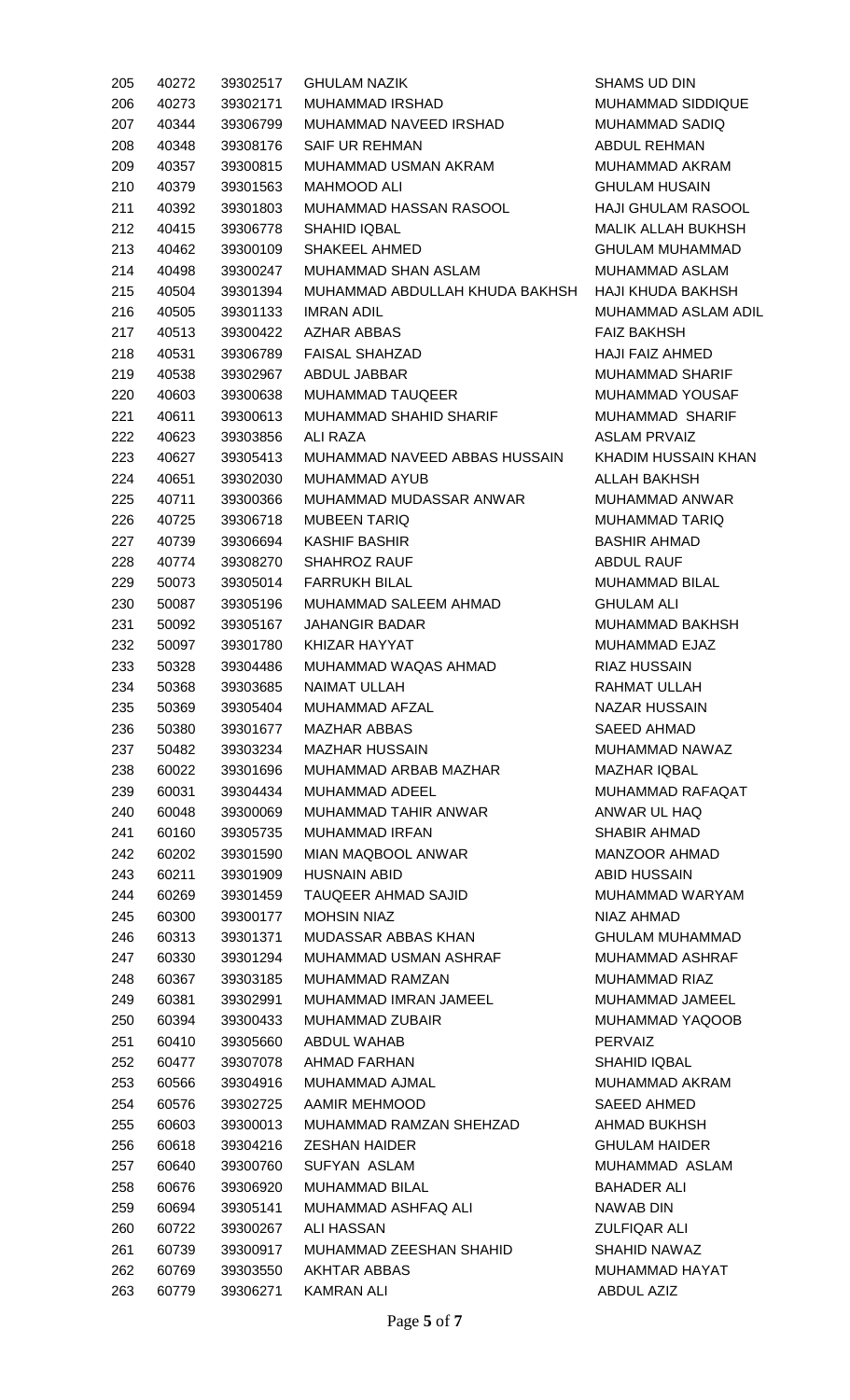| 264 | 60804 | 39302683 | CHOUDHARY HASEEB BILAL        | <b>BILAL AF</b>     |
|-----|-------|----------|-------------------------------|---------------------|
| 265 | 60843 | 39306548 | <b>ARFAN SIDDIQUE</b>         | <b>MUHAMI</b>       |
| 266 | 60851 | 39306177 | ZAHEER ABDULLAH               | <b>MUHAMI</b>       |
| 267 | 60863 | 39306303 | MUHAMMAD KHALIL ASHRAF        | <b>MUHAMI</b>       |
| 268 | 60896 | 39300041 | <b>IMRAN ISHAQUE</b>          | <b>MUHAMI</b>       |
| 269 | 60918 | 39302436 | MUHAMMAD MUSTAFA              | <b>MUHAMI</b>       |
| 270 | 60955 | 39301783 | JUNAID NAWAZ                  | <b>MUHAMI</b>       |
| 271 | 61102 | 39303719 | SHAHZAD HAMEED                | <b>ABDUL F</b>      |
| 272 | 61116 | 39306370 | MUHAMMAD NAEEM ASHRAF         | <b>MUHAMI</b>       |
| 273 | 61144 | 39304691 | <b>MUHAMMAD AWAIS</b>         | <b>NIAZ ALI</b>     |
| 274 | 61171 | 39303939 | <b>KASHIF NISAR</b>           | <b>NISAR A</b>      |
| 275 | 61194 | 39301382 | MUHAMMAD WAQAS RASOOL         | <b>IMTIAZ A</b>     |
| 276 | 61218 | 39305285 | MUHAMMAD AKASH                | LIAQUA <sub>1</sub> |
| 277 | 61233 | 39303025 | <b>ABDUL REHMAN</b>           | <b>HAFEEZ</b>       |
| 278 | 61271 | 39304190 | MUHAMMAD ISHAQ KHAN           | <b>MUHAMI</b>       |
| 279 | 61291 | 39303564 | REHAN AHMAD *NON-MUSLIM*      | <b>ABDUL M</b>      |
| 280 | 61306 | 39300648 | <b>GHULAM HAYDAR</b>          | <b>GHULAN</b>       |
| 281 | 61317 | 39301016 | MUHAMMAD JAVED                | <b>MUKHTA</b>       |
| 282 | 61386 | 39303264 | MUHAMMAD SOHAIL RASOOL        | <b>GHULAN</b>       |
| 283 | 61406 | 39306987 | SYED MUHAMMAD MURTAZA SHERAZI | ATHAR /             |
| 284 | 61449 | 39301388 | <b>TAHSEEN ANWER</b>          | <b>MUHAMI</b>       |
| 285 | 61463 | 39305110 | <b>WASEEM ABBAS</b>           | <b>MUHAMI</b>       |
| 286 | 61500 | 39301500 | <b>JUNAID ANWER</b>           | <b>MUHAMI</b>       |
| 287 | 61619 | 39307477 | M UMAR ISRAR SABIR            | <b>SABIRH</b>       |
| 288 | 61640 | 39301302 | <b>MOHAMMAD BILAL</b>         | <b>MUBARII</b>      |
| 289 | 61649 | 39308297 | <b>ABID HUSSAIN</b>           | <b>MUHAMI</b>       |
| 290 | 61660 | 39305018 | AMER IQBAL                    | <b>MUHAMI</b>       |
| 291 | 70046 | 39303540 | MUHAMMAD JANBAZ               | <b>MUHAMI</b>       |
| 292 | 70058 | 39306922 | <b>BILAL KHALID</b>           | <b>KHALID</b>       |
| 293 | 70071 | 39303881 | ZAHID HUSSAIN ZAIGHAM         | RIAZ HU             |
| 294 | 70073 | 39300784 | NAVEED SHAHZAD LALI           | <b>SHER</b>         |
| 295 | 70088 | 39304072 | MUHAMMAD TAYYAB TABASSUM      | <b>MUHAMI</b>       |
| 296 | 70092 | 39306701 | NISAR AHMAD                   | <b>AHMAD</b>        |
| 297 | 70109 | 39304676 | MUHAMMAD ALTAF                | <b>JAMAL L</b>      |
| 298 | 70127 | 39304548 | <b>TANVIR AHMAD</b>           | <b>MUHAMI</b>       |
| 299 | 70173 | 39304780 | MUHAMMAD KASHIF JAMAL         | <b>MUHAMI</b>       |
| 300 | 70203 | 39301541 | MUHAMMAD AZFAR SANDHU         | <b>MUHAMI</b>       |
| 301 | 70240 | 39303339 | <b>SHAHZAIB AKHTER</b>        | <b>MUHAMI</b>       |
| 302 | 70247 | 39300724 | <b>MATEE ULLAH KHAN</b>       | AMEER \$            |
| 303 | 70298 | 39306889 | <b>HAMID MAHMOOD</b>          | <b>KHALID</b>       |
| 304 | 70343 | 39300387 | <b>QAMAR HAYAT KHAN</b>       | <b>KHIZAR</b>       |
| 305 | 70356 | 39301731 | <b>SAMI ULLAH</b>             | <b>HAFEEZ</b>       |
| 306 | 70366 | 39301081 | <b>HASEEB GUL TALHA</b>       | <b>HAMEED</b>       |
| 307 | 70370 | 39303969 | KHURAM SHEHZAD KHAN           | <b>MUHAMI</b>       |
| 308 | 70399 | 39302265 | <b>FAISAL NAWAZ</b>           | <b>MUHAMI</b>       |
| 309 | 70413 | 39302974 | <b>MOHSIN ABBAS</b>           | <b>AHMAD:</b>       |
| 310 | 70417 | 39304642 | <b>MASROOR ABBAS</b>          | <b>MANZOC</b>       |
| 311 | 70531 | 39304745 | MALIK KHALID MAHMOOD          | <b>GUL JAH</b>      |
| 312 | 70541 | 39303581 | <b>KHALID MAHMOOD</b>         | <b>HAFIZM</b>       |
| 313 | 70562 | 39300868 | <b>AMJAD ALI</b>              | <b>MUHAMI</b>       |
| 314 | 70572 | 39301700 | <b>MUHAMMAD SHOAIB</b>        | <b>MUHAMI</b>       |
| 315 | 70620 | 39300483 | HAFIZ MUHAMMAD HAYAT          | <b>MUHAMI</b>       |
|     |       |          |                               |                     |

BILAL AHMAD MUHAMMAD SIDDIQUE MUHAMMAD ABDULLAH MUHAMMAD ASHRAF AKHTAR MUHAMMAD ISHAQUE MUHAMMAD MANSHA MUHAMMAD NAWAZ ABDUL HAMEED MUHAMMAD ASHRAF AKHTAR NISAR AHMAD **IMTIAZ ASLAM** LIAQUAT ALI BAIG HAFEEZ ULLAH KHAN MUHAMMAD IBRAHIM ABDUL MUNNAN **GHULAM ALI** MUKHTAR AHMAD GHULAM RASOOL 21 ATHAR ABBAS SHERAZI MUHAMMAD ANWER MUHAMMAD ABBAS MUHAMMAD ANWER SABIR HUSSAIN **MUBARIK ALI** MUHAMMAD ISMAIL MUHAMMAD IQBAL MUHAMMAD SARFARAZ KHALID PERVAIZ RIAZ HUSSAIN MUHAMMAD LATIF AHMAD HAYAT JAMAL UD DIN MUHAMMAD NAZIR MUHAMMAD SHRIF MUHAMMAD AFZAL SANDHU MUHAMMAD AKHTER AMEER SAIF ULLAH KHAN KHALID MAHMOOD KHIZAR HAYAT KHAN HAFEEZ AHMAD HAMEED GUL MUHAMMAD AYUB KHAN MUHAMMAD NAWAZ AHMAD SHER MANZOOR HUSSAIN **GUL JAHAN** HAFIZ MUHAMMAD SARWAR MUHAMMAD AMEER MUHAMMAD RAMZAN MUHAMMAD RAFIQUE

#### **MINORITY QUOTA**

**02** Candidates at **Sr. Nos.96 & 279 (Open Merit)** are also qualified against **Minority Quota.**